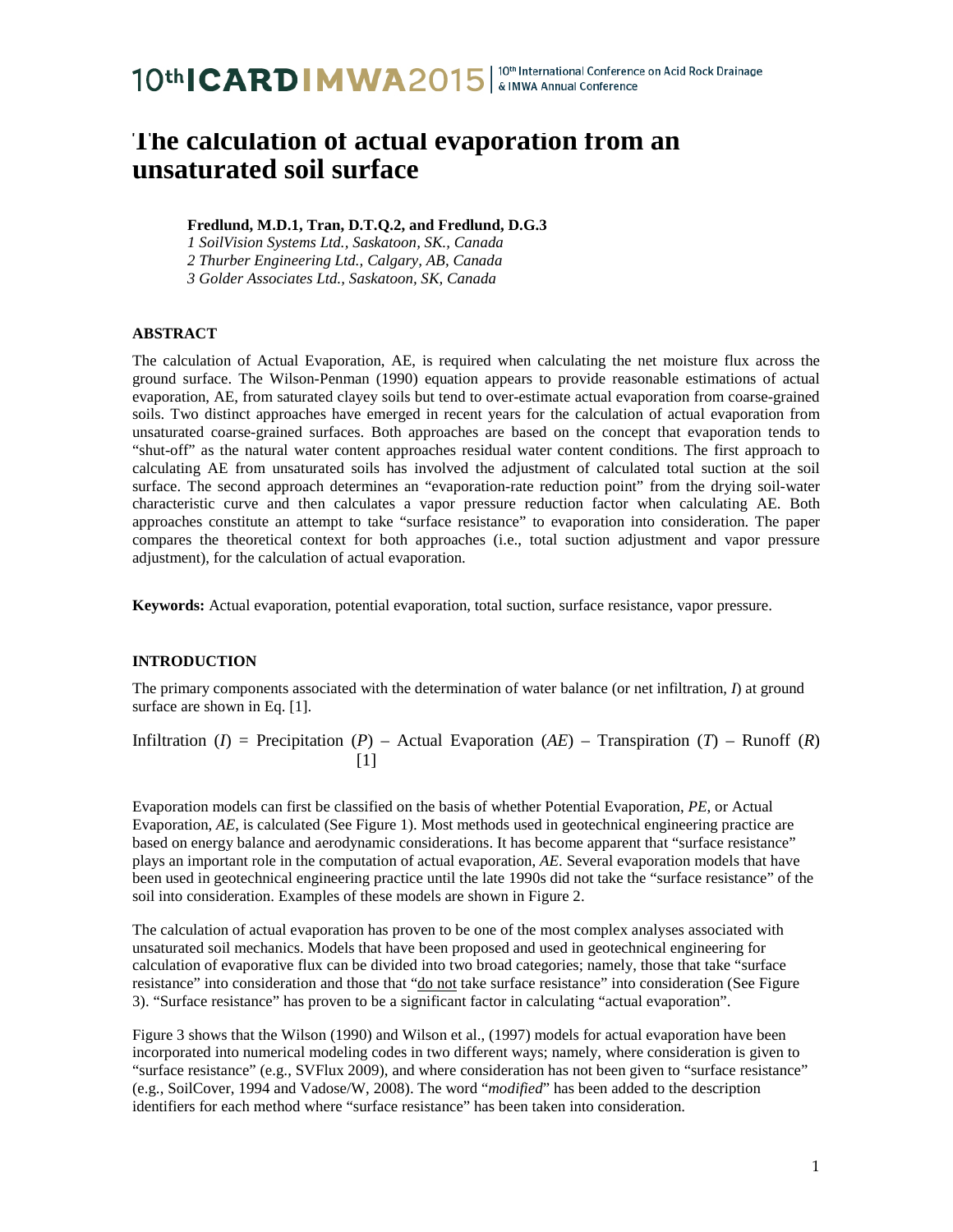#### | 10th International Conference on Acid Rock Drainage 10th**ICARDIMWA**2015 & IMWA Annual Conference

dry, coarse soils in arid regions. Wilson (1990) noted that the Wilson-Penman (1990) method would overpredict actual evaporation from soil surfaces in dry regions. It now appears that the primary reason for the over-prediction of actual evaporation was the omission of the "surface resistance" term. Wilson (1990) also pointed out that osmotic suction effects were not taken into consideration in the Wilson-Penman method. This paper does not address the issues related to osmotic suction but focuses on clarifying the formulations that attempt to address "surface resistance".



Figure 1. Evaporation models classified in terms of whether potential evaporation, PE, or actual evaporation, AE, is being calculated.



Figure 2 Evaporation models that did not take "surface resistance" of the soil into consideration.

Fredlund et al., (2012) suggested that an adjustment should be made to the total suction calculated at the soil surface to account for non-equilibrium conditions. The adjusted total suction was incorporated into the computer code of SVFlux (2009). The proposed procedure was verified using datasets found in the research literature. Actual evaporation models were solved using both "coupled" and "uncoupled" methodologies. The revised procedures to calculate actual evaporation were referred to as: i.) the *modified* Wilson-Penman (1990) method, ii.) the *modified* "Limiting Function" method (Wilson et al., 1997), and iii.) the *modified*  "Experimental Function" method (Wilson et al., 1997).

Tran (2013) re-visited the Penman-Monteith (1965) formulation that incorporated the concept of a "canopy cover" (i.e., a type of "surface resistance") from vegetated surfaces and found that the formulation could also be applied to evaporation from unsaturated soil surfaces. In this case an empirical methodology was used to adjust the calculated vapor pressure at the soil surface. The calculated actual evaporations from the revised Penman-Monteith methodology were compared to measurements of evaporation made on several sand column tests. Consequently, there were now two methodologies available for the calculation of "actual evaporation" from unsaturated soil surfaces.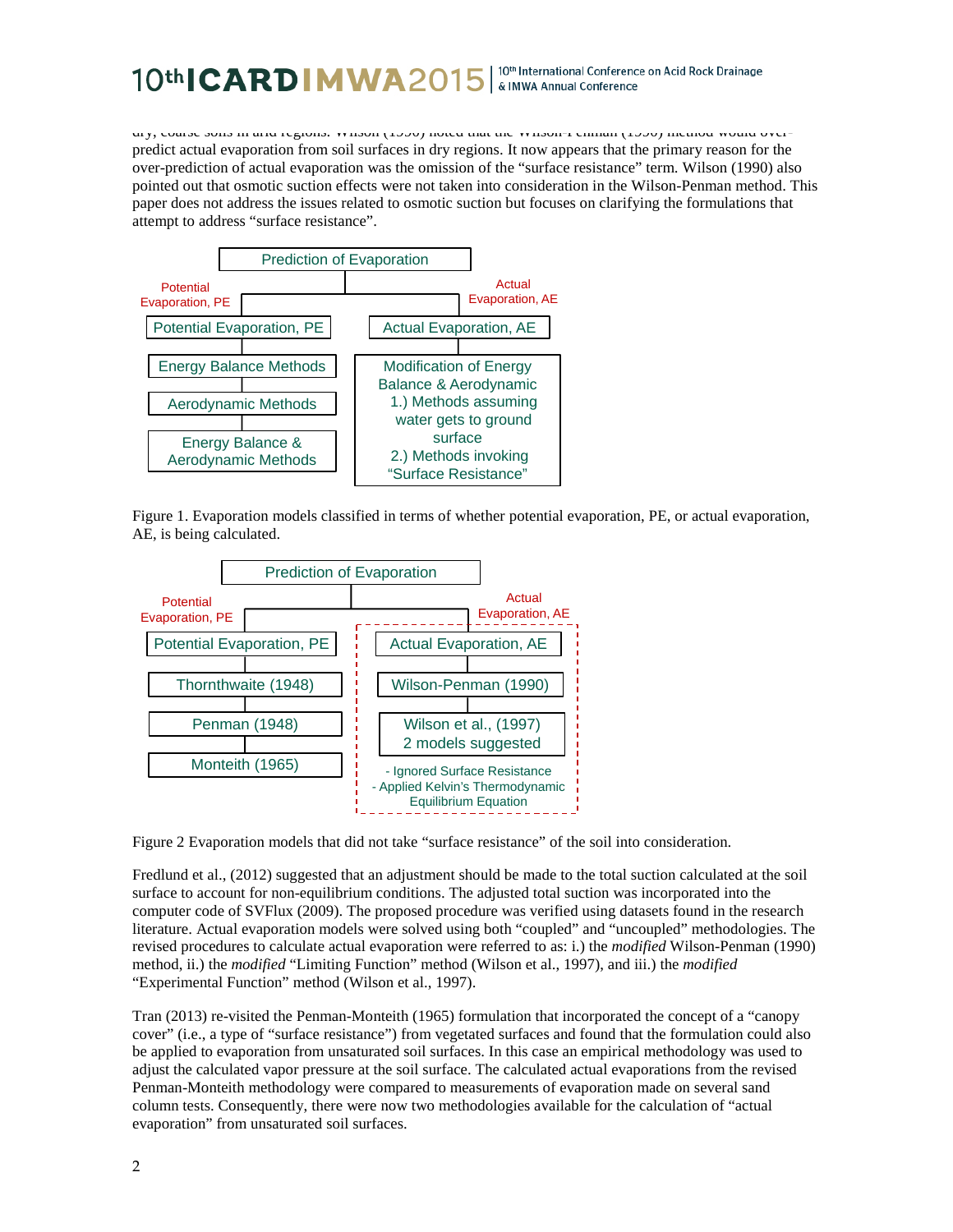## | 10<sup>th</sup> International Conference on Acid Rock Drainage<br>| & IMWA Annual Conference 10th**ICARDIMWA**2015



Figure 3 Broad classification of models based on modifications of the original Penman (1948) equation

The objective of this paper is to provide a summary (and clarification) of the various methods that have been proposed within geotechnical engineering for the calculation of actual evaporation, *AE*. The scope of this paper is limited to a presentation of the theories involved and reference is made to the datasets from laboratory column test measurements that have been used to verify the theoretical formulations.

#### **Evaporation Models Based on Thermodynamic Equilibrium at the Evaporating Surface**

Figure 4 identifies some of the variations of the Penman (1948) method that have been proposed for the calculation of actual evaporation. These models did not initially take "surface resistance" into consideration but were later *modified* by Fredlund et al., (2012) to account for "surface resistance".



Figure 4. Actual evaporation equations based on thermodynamic equilibrium at the soil surface.

The Wilson (1990) and the Wilson et al., (1997) methods for calculating actual evaporation are assumed to be driven by a vapor pressure gradient that satisfy thermal equilibrium at the ground surface. The water in the soil at ground surface can be negative (i.e., corresponding to an equivalent total suction). Soil suction (i.e., total suction) at ground surface was assumed to reduce the vapor pressure and thereby reduce evaporation from ground surface. The Wilson (1990) and the Wilson et al., (1997) equations appears to provide reasonable calculations of actual evaporation when the clay soils at ground surface remain near saturation but appear to over-estimate actual evaporation from unsaturated, coarse-grained soils.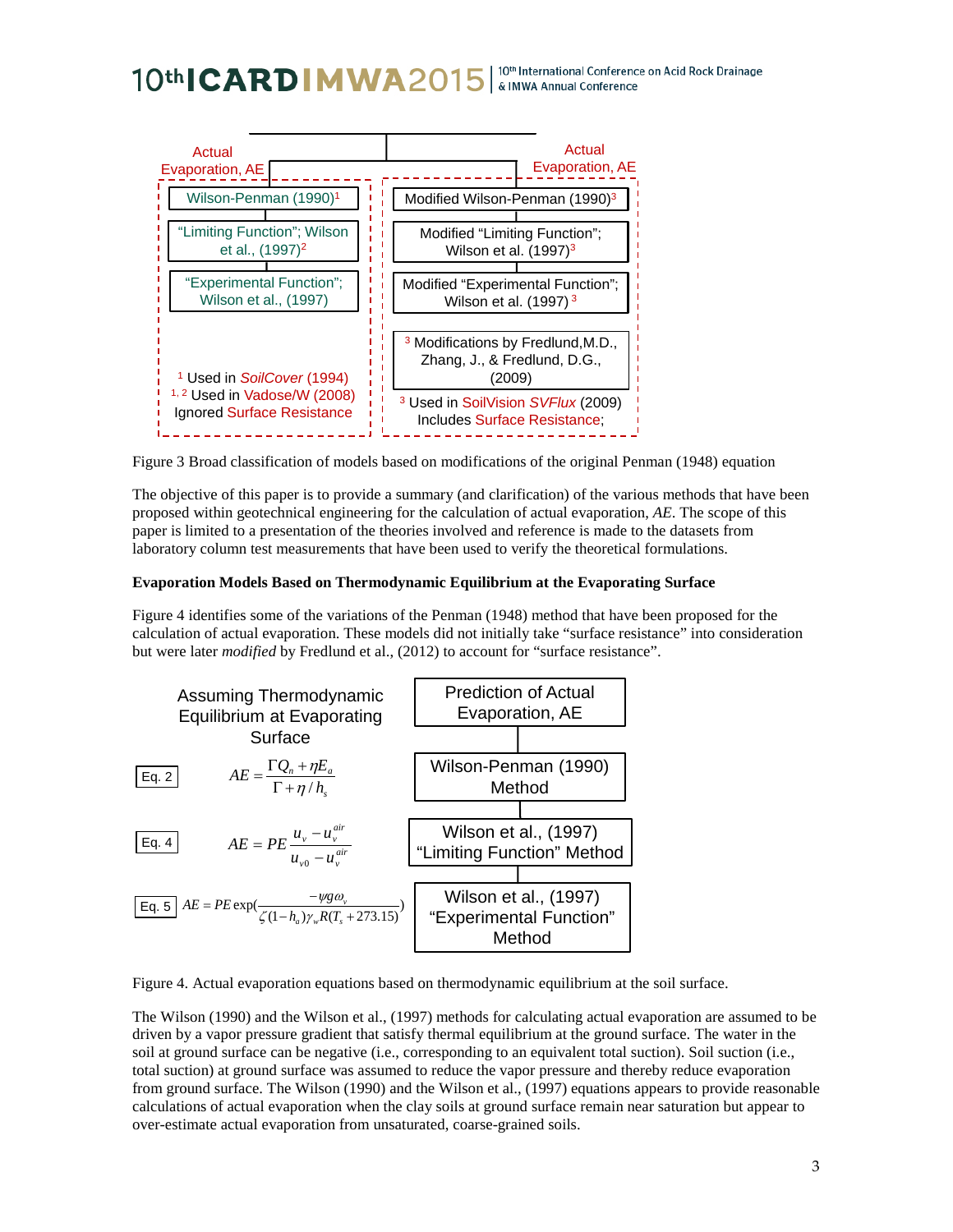# 10th CARD MWA2015 | 10th International Conference on Acid Rock Drainage

the overlying air as the primary driving mechanisms that influenced the vapor pressure gradient; namely, net radiation and wind speed (i.e., mixing of air) at the ground surface. The properties of the soil did not come into the analysis and it was assumed that water was available for evaporation at ground surface.

#### **Wilson-Penman (1990) Model**

Wilson (1990) made one modification to the Penman (1948) equation which then became known as the Wilson-Penman (1990) equation as shown in Figure 4:

$$
AE = \frac{\Gamma Q_n + \eta E_a}{\Gamma + \eta / h_s}
$$
  
[2]

where: *AE* = actual evaporation rate from a soil surface in mm/day; *Γ* = slope of saturation vapor pressure versus temperature curve,  $kPa^{\circ}C$ ,  $Q_n$  = net radiation at the water (or saturated ground) surface,  $mm/day$ ,  $\eta$  = psychrometric constant,  $kPa^{\circ}C$ ,  $E_a = 2.625(1 + 0.146W_w)(u_v e^{air} - u_v e^{air})$ ,  $mm/day$ ,  $W_w$  = wind speed at 2 m, *km/hr*,  $h_s$  = relative humidity at the soil surface (i.e.,  $h_s = u_v^{soil}/u_{vo}^{soil}$ , where  $u_{vo}^{soil}$  = saturated vapor pressure in the soil at ground surface, kPa). The inclusion of the relative humidity term in the denominator took into consideration the affinity (or holding power) of the soil for water at ground surface. While net radiation (and wind) attempted to remove water vapor away from the soil surface, the soil attempted to retain water. The Wilson-Penman (1990) model appeared to provide reasonable results in situations where the soil at ground surface remained essentially saturated and the permeability of the near ground surface soil was such that water could be transmitted to the soil surface.

Actual evaporation was calculated in an uncoupled manner when using the Wilson-Penman (1990) method. The assumption was made that the ground surface thermal flux was zero. The soil surface temperature was computed using the following empirical relationship.

$$
T_{\text{soil}} = T_a + \frac{1000(R_n - R_s) - L_v AE}{C_f \eta f(u)L_v}
$$
\n
$$
\tag{3}
$$

where:  $T_{\text{solid}} =$  soil temperature at soil surface, <sup>*o*</sup>C,  $T_a =$  air temperature, <sup>*o*</sup>C,  $C_f =$  conversion factor, (i.e., 1  $kPa = 0.00750 mHg$ ),  $\eta$  = psychrometric constant, 0.06733  $kPa^{\prime}/^{\circ}C$ ,  $f(u)$  = function depending speed,  $f(u) = 0.35$  (1.0 + 0.146  $W_w$ ),  $W_w$  = wind speed,  $km/hr$ ,  $R_n$  = net radiation,  $J/m^2/day$ ,  $R_g$  = ground surface thermal flux,  $J/m^2/day$ , and  $L_v$  = volumetric latent heat of vaporization,  $J/m^3$ .

#### **Wilson-Fredlund-Barbour (1997) "Limiting Function" Model**

Wilson et al., (1997) suggested that actual evaporation could be written as a "Limiting Function" between actual evaporation and potential evaporation (See Figure 4). This model assumed that the temperature at the soil surface was the same as the air temperature. Therefore, the vapor pressure (and relative humidity) at the ground surface was the same as the relative humidity in the air above the ground surface.

$$
A\overleftrightarrow{\mathbf{E}}^{\mathbf{l}}=PE\frac{u_{v}-u_{v}^{air}}{u_{v0}-u_{v}^{air}}
$$

where:  $u_v$  = actual vapour pressure at the soil surface, kPa;  $u_{v0}$  = saturated vapour pressure at the soil surface temperature, kPa;  $u_v^{air}$  = vapour pressure in the air above the soil surface, kPa. Calculations using the Wilson-Fredlund-Barbour (1997) "Limiting Function" model were essentially the same as those from the Wilson-Penman (1990) model. Once again, the model over-predicted actual evaporation for dry, coarse-grained soils in arid regions.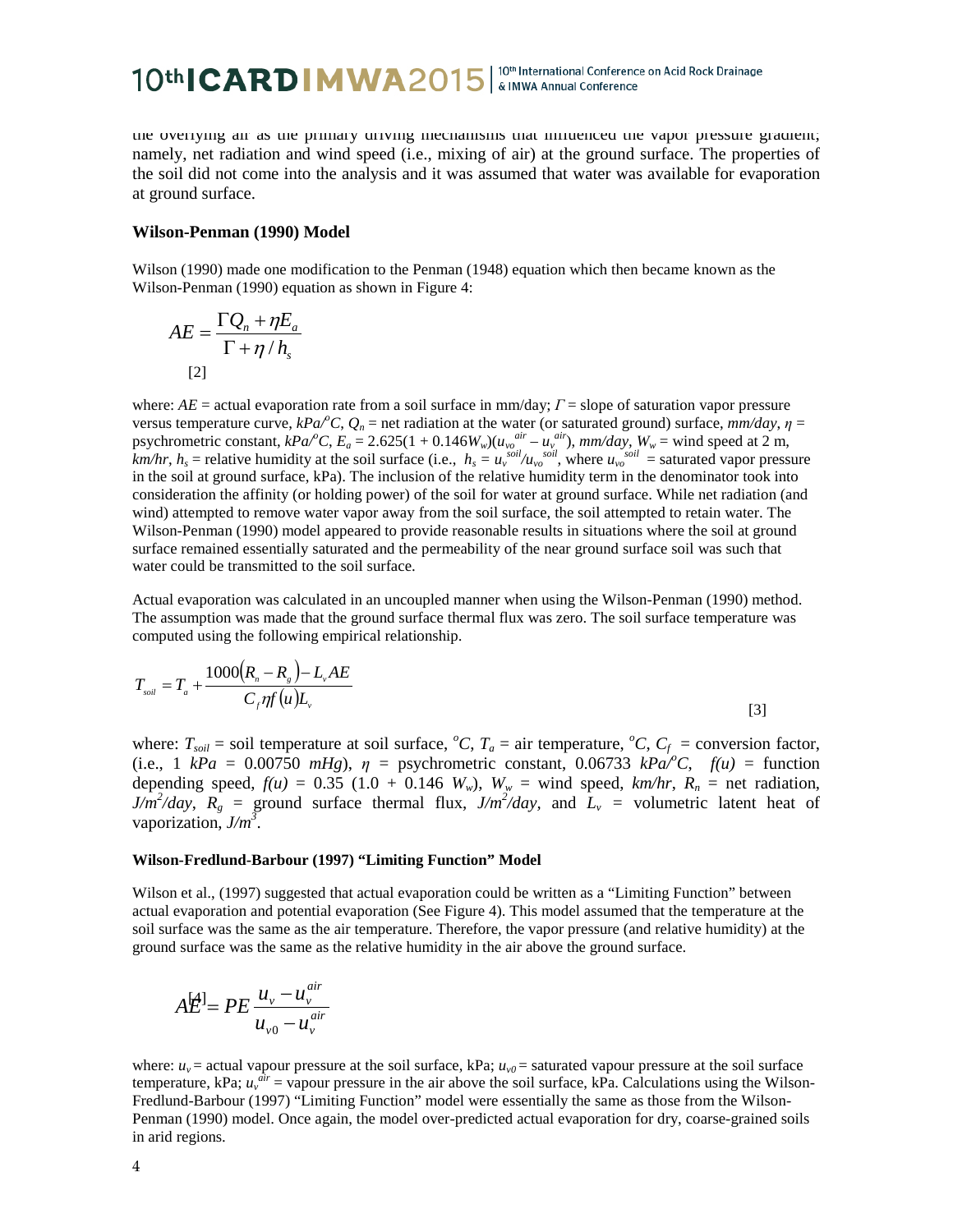#### 10<sup>th</sup> International Conference on Acid Rock Drainage 10th**ICARDIMWA**2015 & IMWA Annual Conference

A series of drying tests were undertaken in the laboratory on thin layers of sand, silt and clay soils (i.e., about 1 mm thick). It was observed that all three soils with different grain sizes gave similar ratios between actual and potential evaporation as shown in Figure 5.



Figure 5 Ratio of actual evaporation to potential evaporation for thin soil layers (Wilson, 1990).

Also shown on Figure 5 is Lord Kelvin's equation. The laboratory data has a similar shape to the Lord Kelvin equation; however, it is translated to the left by approximately 70% of a log cycle. The dashed line in Figure 5 is the result of incorporating an empirical factor of 0.7 into Lord Kelvin's equation.

$$
AE / PE = \exp(\frac{-\psi g \omega_v}{\zeta (1 - h_a) \gamma_w R (T_s + 273.15)})
$$
\n<sup>(5)</sup>

where:  $\zeta$  = a dimensional empirical parameter with a suggested value of 0.7;  $h_a$  = relative humidity of overlying air;  $\psi$  = total suction (i.e., matric suction plus osmotic suction), kPa;  $\omega_{\nu}$  = molecular weight of water, 0.018 kg/mol;  $\gamma_w$  = unit weight of water, 9.807 kN/m<sup>3</sup>;  $g =$  gravity acceleration, m/s<sup>2</sup>;  $R =$  universal gas constant, 8.314 J/(mol.K); and  $T_s$  = soil surface temperature, <sup>o</sup>C. Equation [5] was based on, and is applicable for evaporation from thin soil layers. The air and soil temperatures were assumed to be the same.

#### **Limitations of Evaporation Models Based on Thermodynamic Equilibrium at the Evaporating Surface**

Numerous attempts have been made to apply Lord Kelvin thermodynamic equilibrium equation at the ground surface (McCumber and Pielke, 1981; Camillo et al., 1983; Wilson, 1990). However, attempts to apply thermodynamic equilibrium at ground surface failed to take into consideration the resistance to water movement at the soil-atmosphere interface. Researchers began to realize that Lord Kelvin equation was invalid close to the soil surface (Wetzel and Chang, 1987 Kondo et al., 1990 and Lee and Pielke, 1992).

Figure 6 compares relative evaporation, RE, and relative humidity to soil suction for a sand column test performed by Wilson (1990). The results show that RE dropped to approximately 40% at a suction of 20 kPa while the relative humidity began to reduce at soil suctions in excess of 3000 kPa. The results suggest that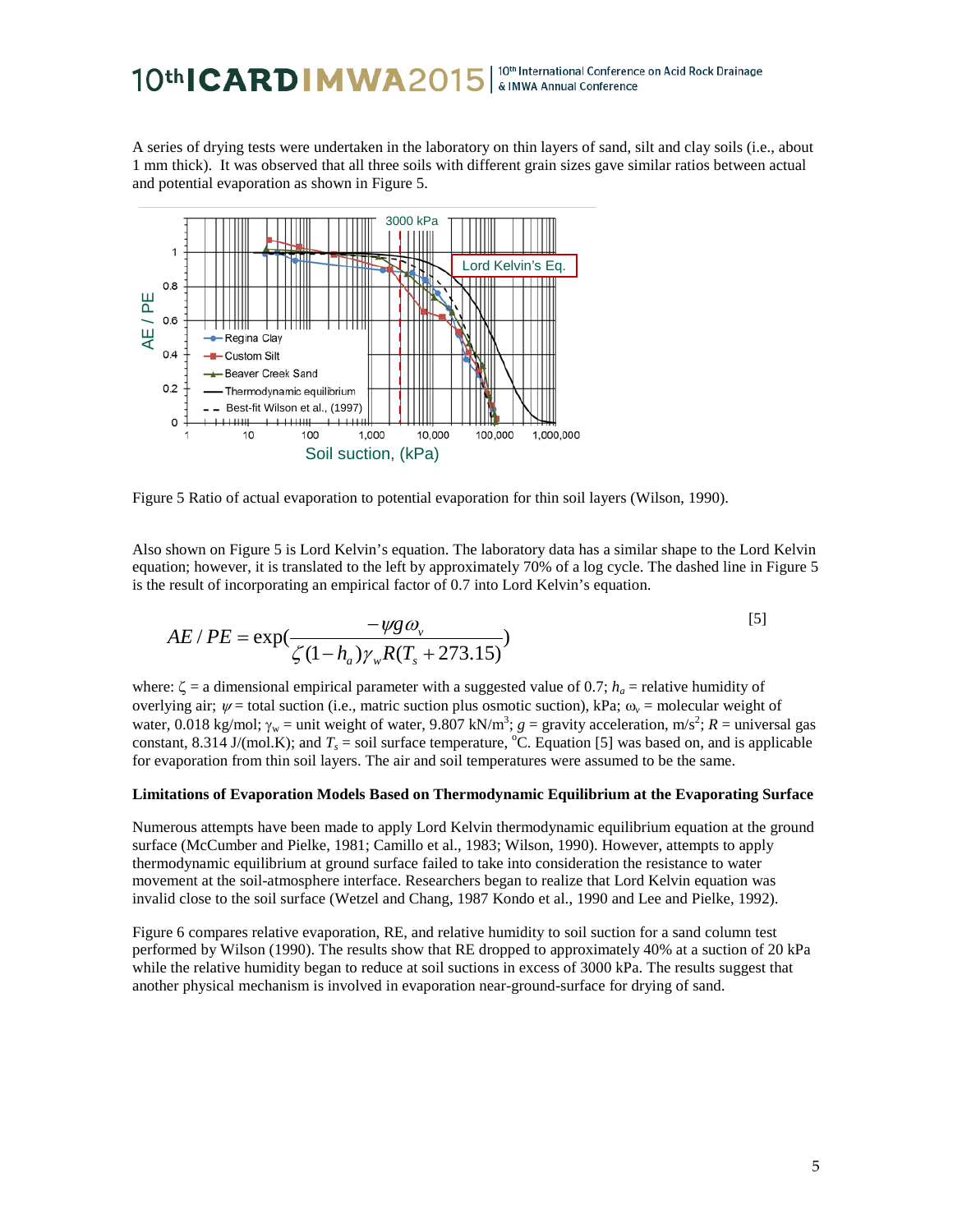#### 10th International Conference on Acid Rock Drainage 10th**ICARDIMWA**20 & IMWA Annual Conference



Figure 6. Measured relative evaporation, RE, and relative humidity, RH, from a sand column tested by Wilson (1990).

Similar results from a column evaporation test on sand have been presented by Bruch (1993) and Yanful and Choo (1997). The observed deficiencies in applying the thermodynamic equilibrium equation have led to the development of two types of models that attempt to take "surface resistance" into consideration.

#### **Actual Evaporation Models that take Surface Resistance into Consideration**

There are two main classes of models that provide a more reliable calculation of the relative humidity (or vapor pressure) at the soil surface. Both classes of models have been proposed to more accurately calculate actual evaporation from unsaturated and dry soil surfaces. For the first class of models, the relative humidity at ground surface is calculated through use of a modified thermodynamic relationship as suggested by numerous researchers (Alvenas and Jansson, 1997; Bittelli et al., 2008; Fredlund et al., 2011; and recently Dunmola, 2012). A complete model has been formulated by Fredlund et al., (2012) and is referred to as the "total suction adjustment" approach. The corresponding model has been implemented in SVFux (2009) software from *SoilVision Systems.* The total suction at the soil surface depends on residual suction conditions defined by the drying soil-water characteristic curve, SWCC. The model is referred to as the Fredlund-Zhang-Fredlund method. Details of the method have been published in the SVFlux (2009) User's Manual and by Fredlund et al., (2012).

The second class of models utilizes an empirical method of modifying the relative humidity at the soil surface humidity based on the findings of several researchers (Kondo et al., 1990; Lee and Pielke, 1992; Tran, 2013). The formulation of the model is based on the original Penman-Monteith (1965) equation that incorporates the "canopy concept" associated with evaporation from vegetated surfaces. Tran (2013) formulated a model utilizing the concept of "surface resistance". The model is based on evaporation-rate reduction observed when drying soils near residual water content conditions. The procedure is referred to as the "vapor pressure adjustment" procedures.

The relationship between the "total suction adjustment" procedure and the "vapor pressure adjustment" procedure is illustrated in Figure 7. The evaporation of moisture near ground surface has been shown to be quite complex. As a result it is not possible to simply apply the thermodynamic equilibrium equation at the soil surface without applying an adjustment to either total suction or relative humidity.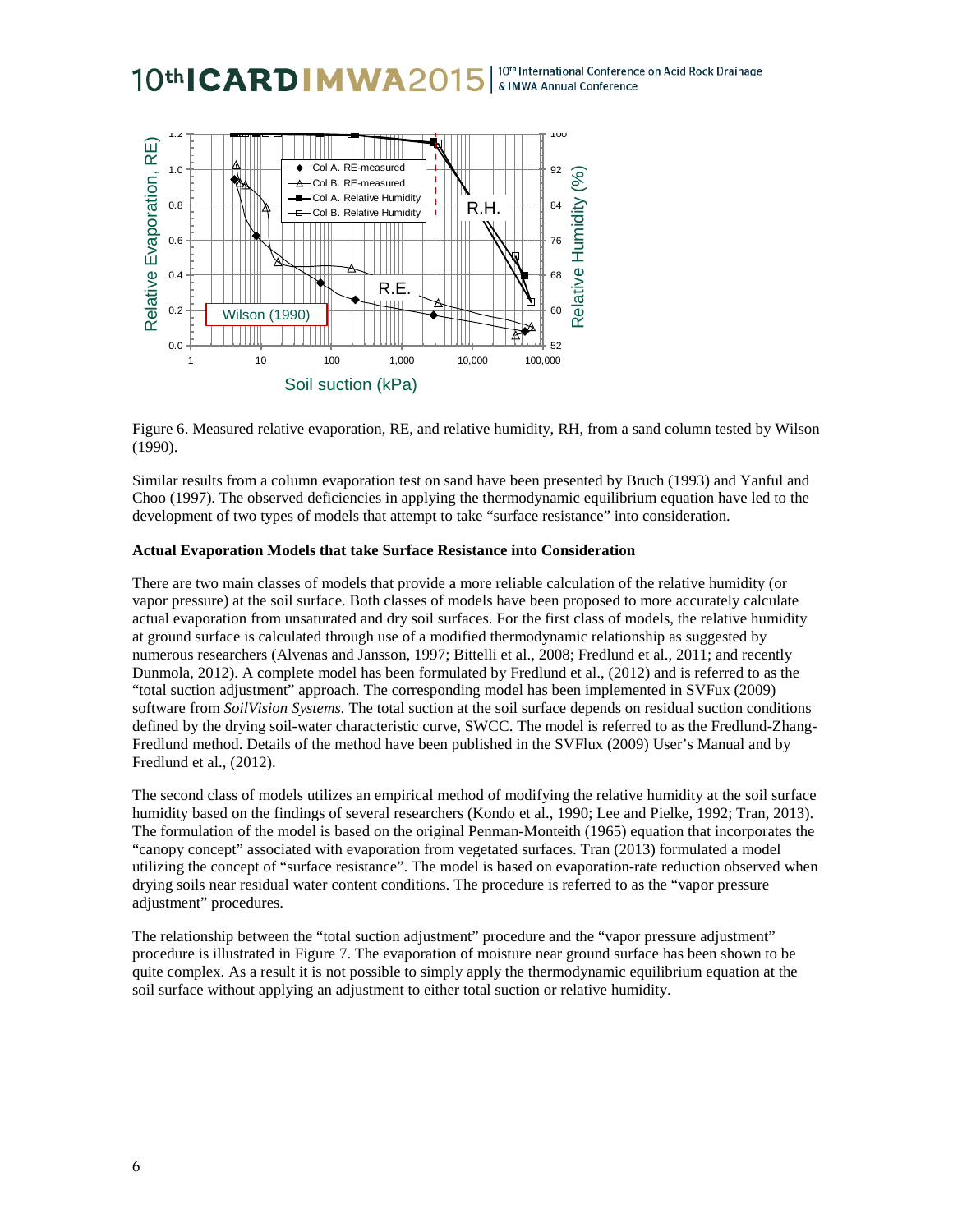#### | 10th International Conference on Acid Rock Drainage 10th**ICARDIMWA**2015 & IMWA Annual Conference



Figure 7. Relationship between adjustments applied to either total suction or relative humidity to accommodate "surface resistance". ŗ

There are two distinctly different classes of actual evaporation models that take the concept of "surface resistance" into consideration (See Figure 8). While the formulation of the two models is different, both models appear to capture the importance of significantly reduced evaporation rates from dry, coarse-grained soils. Column evaporation datasets have been used to show that both models provide reasonable predictions of actual evaporation under dry conditions (Fredlund et al, 2012; Tran, 2013).



Figure 8. Classification of models taking the concept of "surface resistance" into consideration.

### **Definition of "Surface Resistance"**

"Surface resistance" can be defined as the resistance to water vapor diffusion from near the soil surface (Aluwihare and Watanabe, 2003). The original usage of the term was in connection with evaporation from leaves and vegetated ground surfaces (i.e., the canopy effect) (Monteith, 1965). "Surface resistance" was illustrated by Aluwihare and Watanabe, (2003) and is reproduced in Figure 9.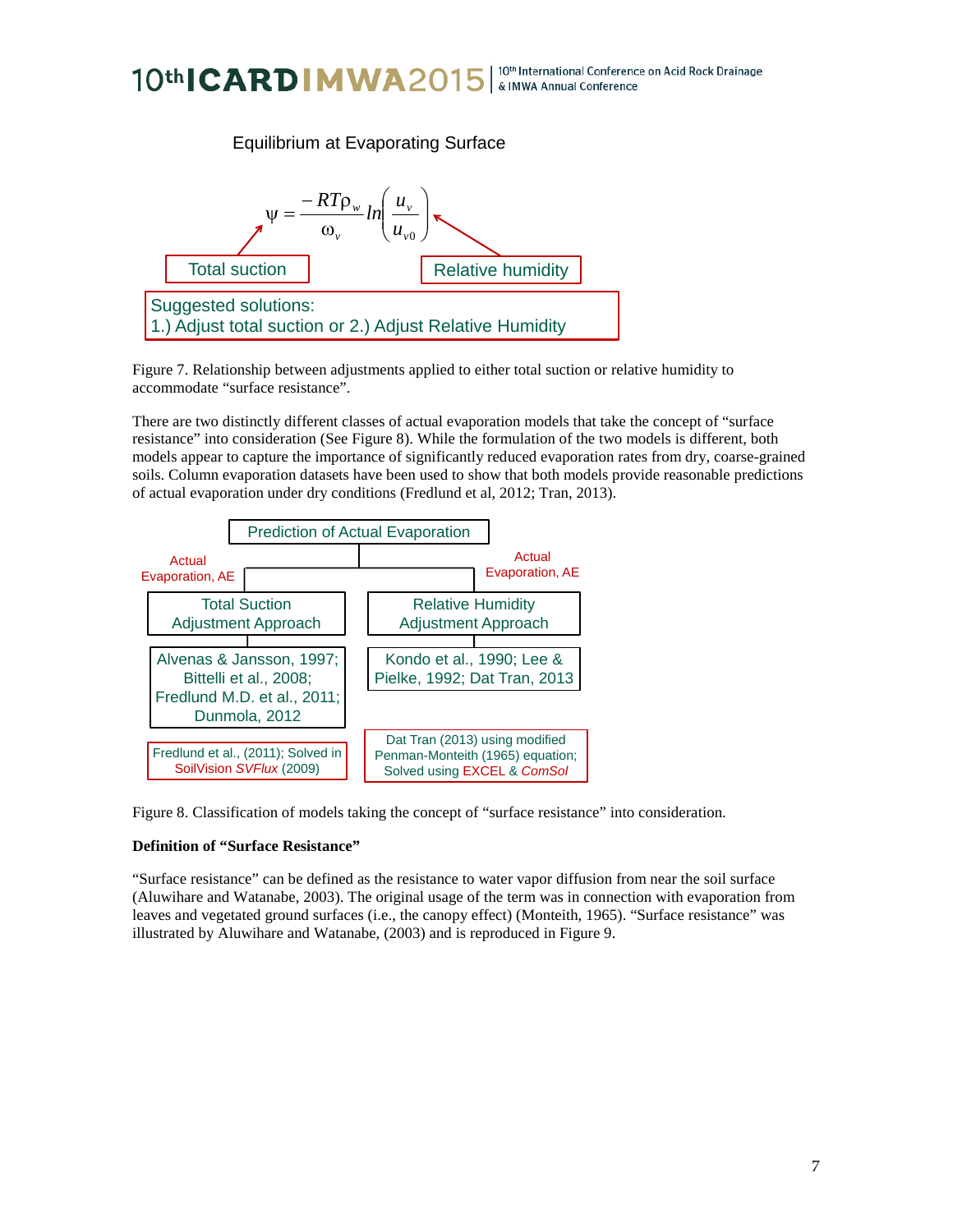





Several researchers have attempted to quantify "surface resistance" and have written its magnitude in terms of the inverse of hydraulic conductivity (Fen Shu, 1982; Carmillo & Gurney, 1986; and van de Griend & Owe, 1994). Evaporation from a soil surface is based on molecular diffusion through a thin layer at the soil surface and turbulent diffusion in the air.

#### **Fredlund-Zhang-Fredlund (2009) Formulation Using the "Total Suction Adjustment" Approach**

Several researchers have attempted to adjust the total suction at the surface of a drying soil in order to more accurately simulate actual evaporation (Alvenas & Jansson, 1997; Bittelli et al., 2008; Fredlund, M.D. et al., 2011; Dunmola, 2012). The formulations take the form of a further modification to the Penman (1948) equation and makes use of an adjustment to total suction. The formulation is called the "total suction adjustment" approach. Details of this approach were proposed by Fredlund, M.D. et al., (2011) and were also implemented into the SVFlux (2009) computer model (Fredlund et al., 2012). The equation for relative humidity can be used to describe the ratio between *AE/PE*; however, it is necessary to apply an adjustment factor,  $\delta$ , to the total suction values as shown in equation [6]:

$$
h_s = \exp\left(\frac{10^{\delta} \psi g \omega_v}{\gamma_w R(273.15 + T_{\text{solid}})}\right)
$$
 [6]

where:  $\delta$  = a dimensionless total suction adjustment factor generally varied from 0 to 3.

#### **The Total Suction Adjustment Factor**

The empirical total suction adjustment factor, (written in terms of negative pore-water pressures,  $u_{wa}$ ), is shown in equation [7].

$$
u_{wa} = u_{wo} 10^{\delta} \tag{7}
$$

where:  $u_{wa}$  = adjusted negative pore-water pressure,  $u_{wo}$  = original pore-water pressure from water phase partial differential equation, and  $\delta$  = empirical adjustment factor. The adjustment of the negative pore-water pressure must be made when using the Wilson (1990) and Wilson et al., (1997) formulations for actual evaporation. An adjustment factor of 1.8 closely simulated the evaporation rate from columns of sand tested by Wilson (1990). The adjustment factor varies for different soils with the largest values being applicable for coarse-grained soils. The adjustment of the total suction applies for coupled and uncoupled solutions. The adjustment factor should remain equal to zero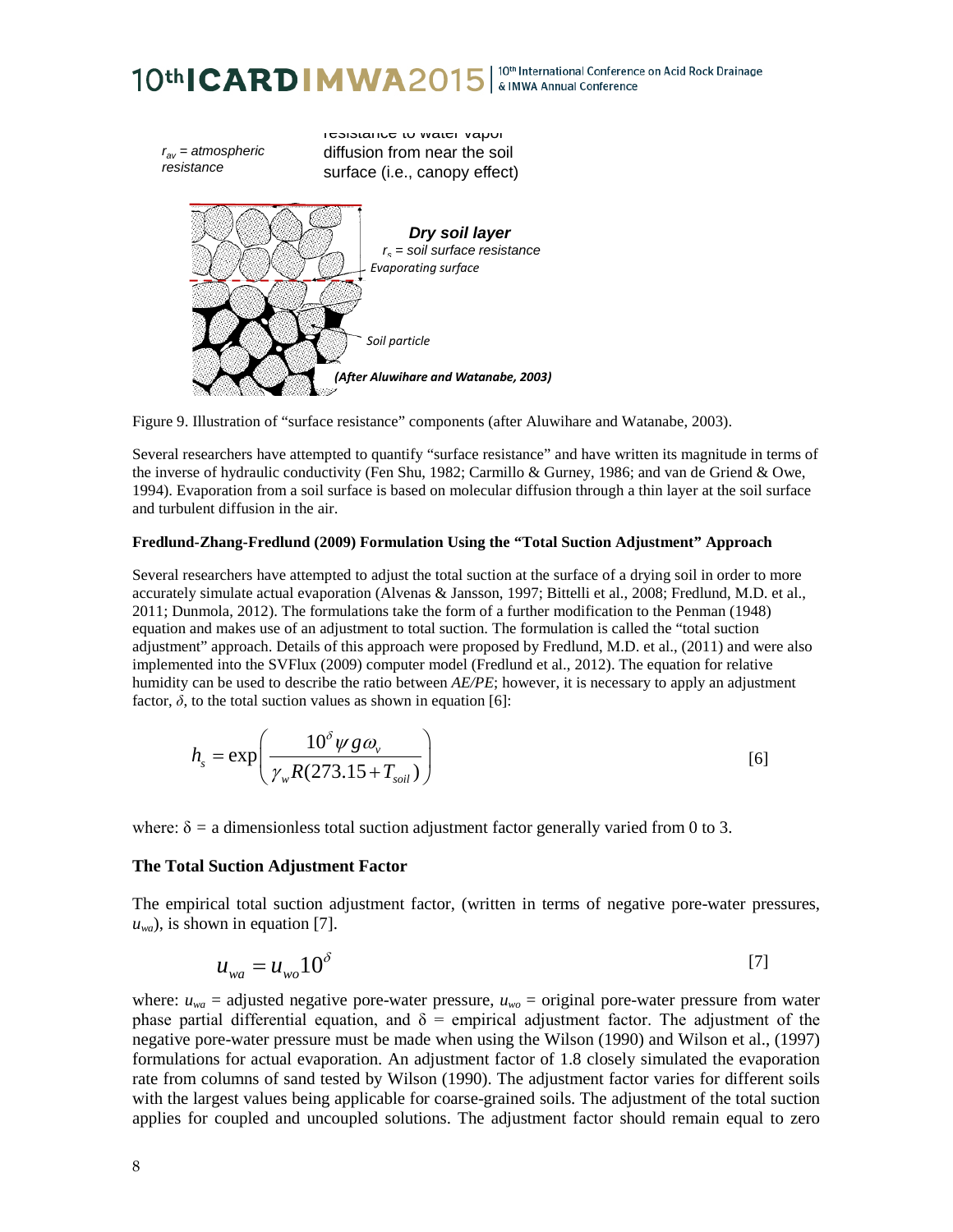#### 10th CARD MWA20 10th International Conference on Acid Rock Drainage & IMWA Annual Conference

attempts to simulate surface resistance near ground surface.

Figure 10 illustrate the rationale behind the calculation for the  $\delta$  adjustment factor. The residual suction from the drying SWCC, is used as the reference point for calculating the  $\delta$  adjustment factor. The empirical adjustment factor, in essence, translates the SWCC over to the 3000 kPa point on Lord Kelvin's curve. Typical values of the  $\delta$  adjustment factor for various residual suction values are illustrated in Figure 11. The maximum  $\delta$  adjustment factor for coarse sand soils is 3.48 while no adjustment is required for clayey soils with a high air-entry value.



Figure 10. Illustration of the construction procedure to obtain the  $\delta$  adjustment factor.



Figure 11. The  $\delta$  adjustment factors for various residual suction values.

### **Fredlund-Zhang-Fredlund (2009) Model Calculations of Actual Evaporation from Sand Columns**

Measurements by Wilson (1990) of evaporation from a sand soil column can be compared with numerical model calculations using the Fredlund-Zhang-Fredlund (2009) model in the SVFlux and SVHeat software (*SoilVision,* 2009). Both "coupled" and "uncoupled" solutions provided a reasonable simulation of actual evaporation from a sand soil. The numerical simulation results used a  $\delta$  value of 1.8 and were published in Fredlund et al., (2011) and Tran et al., (2014). Space does not permit repeating the results of the simulation in this paper.

### **Tran (2013) Evaporation-Rate Reduction Model utilizing the Penman-Monteith (1965) equation**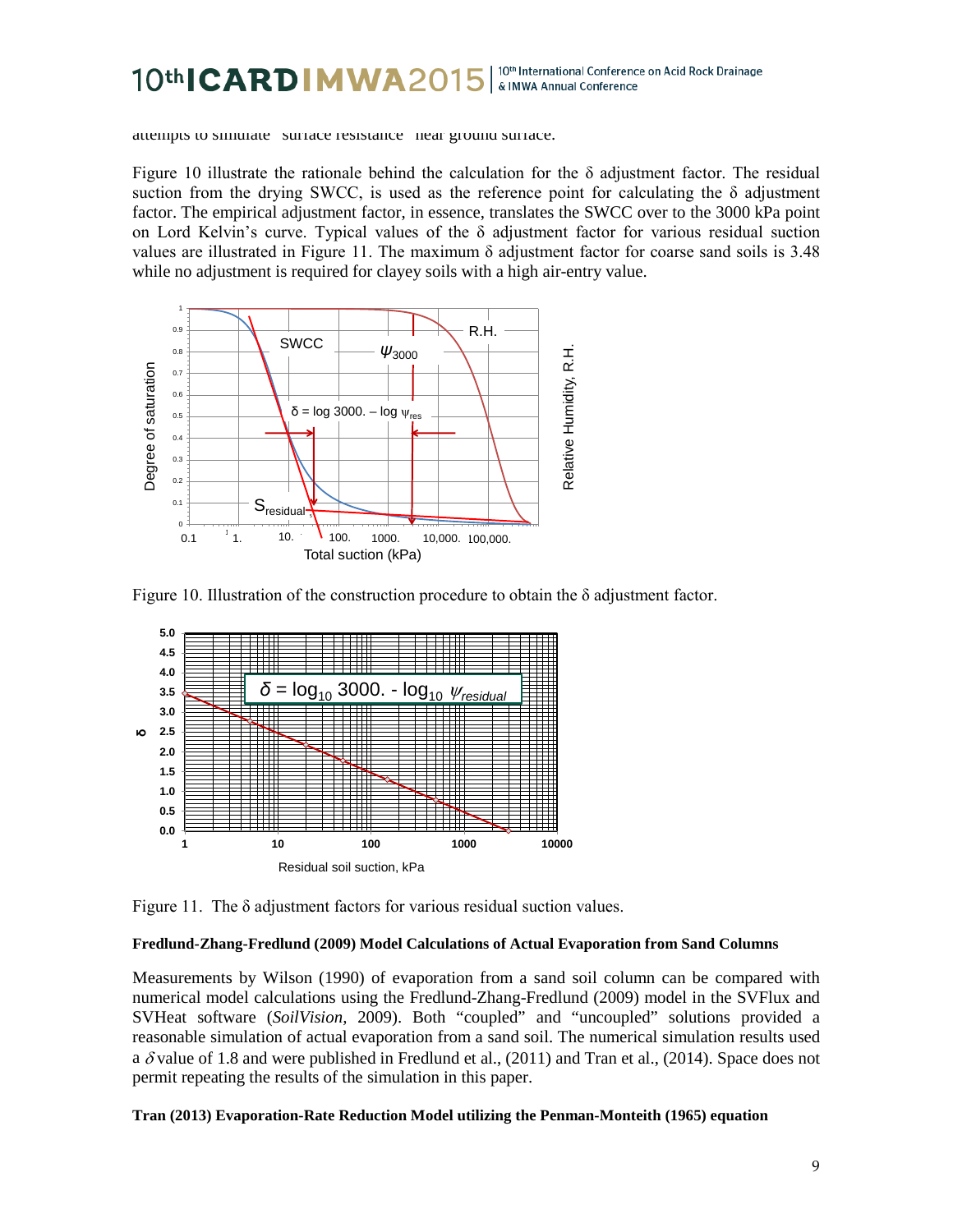# 10th CARD MWA2015 | 10th International Conference on Acid Rock Drainage

humidity (Kondo et al., 1990; Lee and Pielke, 1992; Tran, 2013). The complete formulation of the model is based on the Penman-Monteith (1965) model with "surface resistance".

#### **Evaporation-Rate Reduction Point**

A reduction in actual evaporation rate has been observed from the data collected on a series of soil columns tests in the research literature. The evaporation-rate starts to reduce from potential evaporation-rate when the suction is somewhere between the air-entry value and residual suction.

$$
\Psi_R = \begin{cases}\n\Psi_{\text{dev}} & \text{if } a = 0 \\
\Psi_{\text{res}} & \text{if } a = 1 \\
\Psi_{\text{res}}^a \times \Psi_{\text{dev}}^{1-a} & \text{if } 0 < a < 1\n\end{cases} \tag{8}
$$

where:  $\psi_R$  = suction at evaporation-rate reduction point, kPa;  $\psi_{\alpha}$  = air-entry value based on the SWCC, kPa;  $\psi_{res}$  = residual suction from the SWCC, kPa;  $a$  = an empirical factor which varies between 0 and 1. Published results show that the best-fit value of "*a*" for sand and silt are 0.60 and 0.75, respectively.

#### **Proposed Methods for Predicting Relative Humidity**

Predicting the relative humidity at the soil surface is required in the evaporation model. Lee and Pielke (1992) used the soil moisture availability term,  $\beta$ , to designate the evaporation-rate reduction point,  $\theta_R$ .

$$
\beta = \begin{cases} \frac{1}{4} \left[ 1 - \cos\left(\frac{\theta}{\theta_R} \pi\right) \right]^2 & \theta < \theta_R \\ 1 & \theta \ge \theta_R \end{cases} \tag{9}
$$

where:  $\beta$  = coefficient representing the surface moisture availability;  $\theta$ <sub>*R*</sub> = volumetric water content at evaporation-rate reduction point;  $\theta$  = soil volumetric water content of the top soil layer.

The actual water vapour pressure can be computed from the soil moisture availability factor.

$$
u_{\nu} = \beta \times u_{\nu}^{sat} + (1 - \beta) \times u_{\nu}^{air}
$$

where:  $u_v$  = actual vapor pressure at the soil surface, kPa;  $u_v^{sat}$  = saturated vapor pressure at the soil surface, kPa;  $u_v^{air}$  = actual air pressure immediately above the soil surface, kPa.

#### **Calculation of Soil Surface Resistance**

Several researchers introduced equations to estimate "surface resistance" including Fen Shu (1982), Camillo and Gurney (1986) and van de Griend and Owe (1994). Soil surface resistance varies from zero at the wet soil surface to several thousand at the dry soil surface. The van de Griend and Owe's (1994) equation for soil surface resistance is shown and is written as follows:

$$
r_s = 10 \times e^{0.3563(\theta_{\min} - \theta_{top})}
$$
\n[11]

where:  $r_s$  = soil surface resistance at top  $0 - 1$  cm, s/m;  $q_{top}$  = volumetric water content of the top 1 cm layer, (%); *qmin* = an empirical minimum above which the soil is able to deliver vapor at a potential rate, (%). The original model sets  $q_{min} = 15\%$  as a fixed value for all soils.

#### **Tran's (2013) Modified Penman-Monteith (1965) Equation**

The Penman-Monteith's equation, (i.e., combination of energy balance and mass balance) was used to derive a soil-atmospheric equation that considers the effect of "surface resistance" on actual evaporation.

10 
$$
AE = \frac{\Gamma Q + \eta \frac{f'(u)}{f(u)} E_a}{\Gamma + \eta A \frac{f'(u)}{f(u)}}
$$
 [12]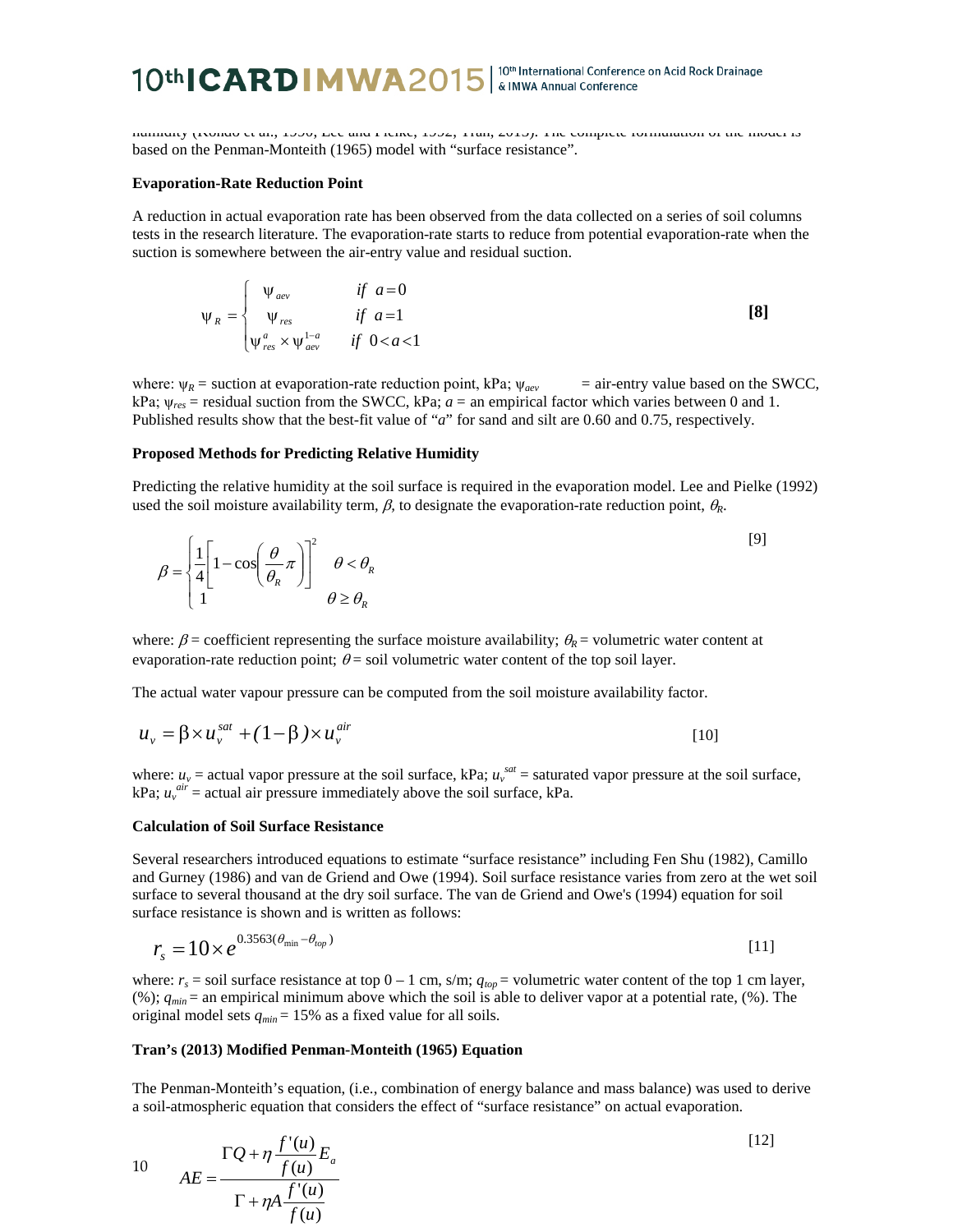where:  $AE =$  transpiration rate from a soil, mm/day;  $E'_a =$  aerodynamic evaporative term,  $E'_a = f(u)(u_{ao} - u_a)$ , mm/day/Pa;  $Q_n$  = heat budget, mm/day;  $u_{ao}$  = saturation vapor pressure of the mean air temperature, kPa;  $u_a$  = vapor pressure of the air above the surface,  $kPa$ ;  $f(u)$  and  $f'(u)$ = the transmission functions for mass and heat, respectively. Further details related to the transmission functions,  $f(u)$  and  $f'(u)$ , can be found in Tran (2013).

#### **Ability of the Tran (2013) Model to Simulate Actual Evaporation from Sand Soils**

Soil column drying tests for the Beaver Creek sand (Wilson, 1990) and Processed Silt (Bruch, 1993), were reanalyzed using the Tran (2013) model. The actual evaporation rate obtained using the numerical model (i.e., using ComSol Metaphysics software and Excel); along with measured water contents and temperatures at the soil surface showed close agreement was observed between all the laboratory results and the computed results. Comparisons between the numerical model results and laboratory test results can be found in Tran (2013) and Tran et al., (2014).

The proposed soil-atmosphere flux equation describing evaporation from a soil surface takes into consideration net radiation, wind speed, relative humidity of the air and soil surface, and "soil surface resistance". The evaporation rate is shown to decrease during the drying process mainly as a result of an increase in soil surface resistance.

#### **Concluding Remarks on Modeling Actual Evaporation**

Two approaches were examined that attempted to incorporate "surface resistance" into the formulation of the models. One approach was referred to as the "total suction adjustment" approach and the other was referred to as the "relative humidity adjustment" approach. The application of the modified actual evaporation models have been compared to measured evaporation rates from several sand column tests. The comparative simulations showed that both the total suction adjustment approach and the relative humidity adjustment approach produced greatly improve the simulation of actual evaporation.

#### **References**

- Aluwihare, S., and Watanabe, K. 2003. Measurement of evaporation on bare soil and estimating surface resistance. Journal of Environmental Engineering, Vol. 129, No. 12, pp. 1157–1168
- Alvenas, G., and Jansson, P.E. 1997. Model for evaporation, moisture and temperature of bare soil: calibration and sensitivity analysis, Agricultural and Forest Meteorology, Elsevier Science, 88:47-56.
- Bittelli, M., Ventura, F., Campbell., G., Snyder, R., Gallegati., F. and Pisa, P. 2008. Coupling of heat, water vapor and liquid water fluxes to compute evaporation in bare soils. Journal of Hydrology, Vol. 362, pp. 191–205.
- Bruch, P.G. 1993. A laboratory study of evaporative fluxes in homogeneous and layered soils. Master of Science Thesis, University of Saskatchewan, Saskatoon, SK., Canada.
- Camillo, P.J., and Gurney, R.J. 1986. A resistance parameter for bare-soil evaporation models. Soil Science, Vol. 141, No. 2, pp. 191-205.
- Camillo, P.J., Gurney, R.J., and Schmugge, T.J. 1983. A soil and atmospheric boundary layer model for evapotranspiration and soil moisture studies. Water Resources Research, Vol. 19, No. 2, pp. 371-380.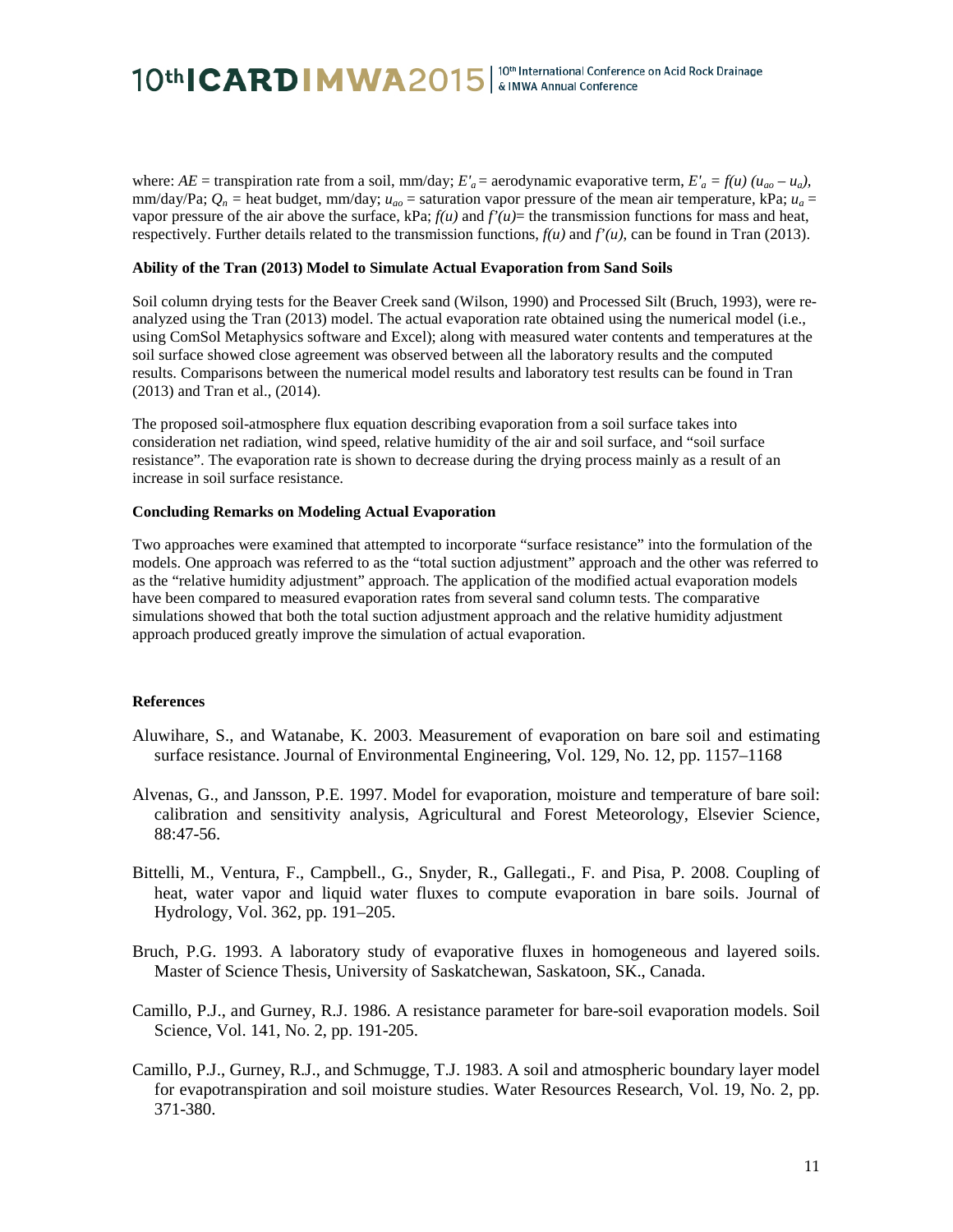# 10th CARD MWA2015 | 10th International Conference on Acid Rock Drainage

mine tailings. Ph.D. Thesis, Department of Civil and Environmental Engineering, Carleton University, Ottawa, Ontario, Canada.

- Fen Shu, S. 2012. Moisture and heat transport in a soil layer forced by atmospheric conditions. Master of Science thesis, University of Connecticut, USA.
- Fredlund, D.G., Rahardjo, H., and Fredlund, M.D. 2012. Unsaturated Soil Mechanics in Engineering Practice, John Wiley & Sons, New York, N.Y.
- Fredlund, M.D., Zhang, J.M., Tran, D.T.Q., and Fredlund, D.G. 2011. Coupling heat and moisture and moisture flow for the computation of actual evaporation. Paper No. 1058, Proceedings of the Canadian Geotechnical Conference and Pan-American Conference, Toronto, ON, Canada, October 2-6.
- Kondo, J., and Saigusa, N. 1992. A model and experimental study of evaporation from bare-soil surfaces, Journal of Applied Meteorology, American Meteorological Society, Vol. 31, pp. 304- 312.
- Kondo, J., Saigusa, N., and Sato, T. 1990. A parameterization of evaporation from soil surfaces. Journal of Applied Meteorology, American Meteorological Society, Vol. 29, pp. 385-389.
- Lee, T.J., and Pielke, R. 1992. Estimating the soil surface specific humidity, Notes and Correspondence, Journal of Applied Meteorology, American Meteorological Society, Vol. 31, pp. 480-484.
- McCumber, M.C., and Pielke, R.A. 1081. Simulation of the effects of surface fluxes of heat and moisture in a mesoscale numerical model. Part I: Soil layer. Journal of Geophysical Research, Vol. 86, pp. 9929-9938.
- Monteith, J.L. 1965. Evaporation and the environment. In the movement of water in living organisms. XIX Symposium Society for Experimental Biology, Swansea, Cambridge, University Press, Vol. 19, pp. 205–234.
- Penman, H.L. 1948. Natural evaporation from open water, bare soil and grass, Proceedings of the Royal Society of London, Series A193: pp. 120-145.
- SoilCover (1994). User's Manual, Version 1.0, Department of Civil Engineering, University of Saskatchewan, Saskatoon, SK., Canada.
- SVFux (2009). User's Manual for SVFlux, SoilVision Systems, Saskatoon, Sask., Canada
- Thornthwaite, C.W. 1948. An approach toward a rationale classification of climate. Geographical Review, Vol. 48, pp. 55-94.
- Tran, D.T.Q., 2013. Re-visitation of actual evaporation theories. Ph.D. Thesis, Department of Civil and Environmental Engineering, University of Alberta, Edmonton, Alberta, Canada.
- Tran, D,T.Q., Chan, D.H., and Fredlund, D.G. 2014. Re-assessment of soil suction at the evaporation-rate reduction point for saturated-unsaturated soil surfaces. Proceedings of the 2014 Geo-Congress Conference, Sustainability, Energy, and the Environment, Atlanta, GA, Feb. 23 – 26.